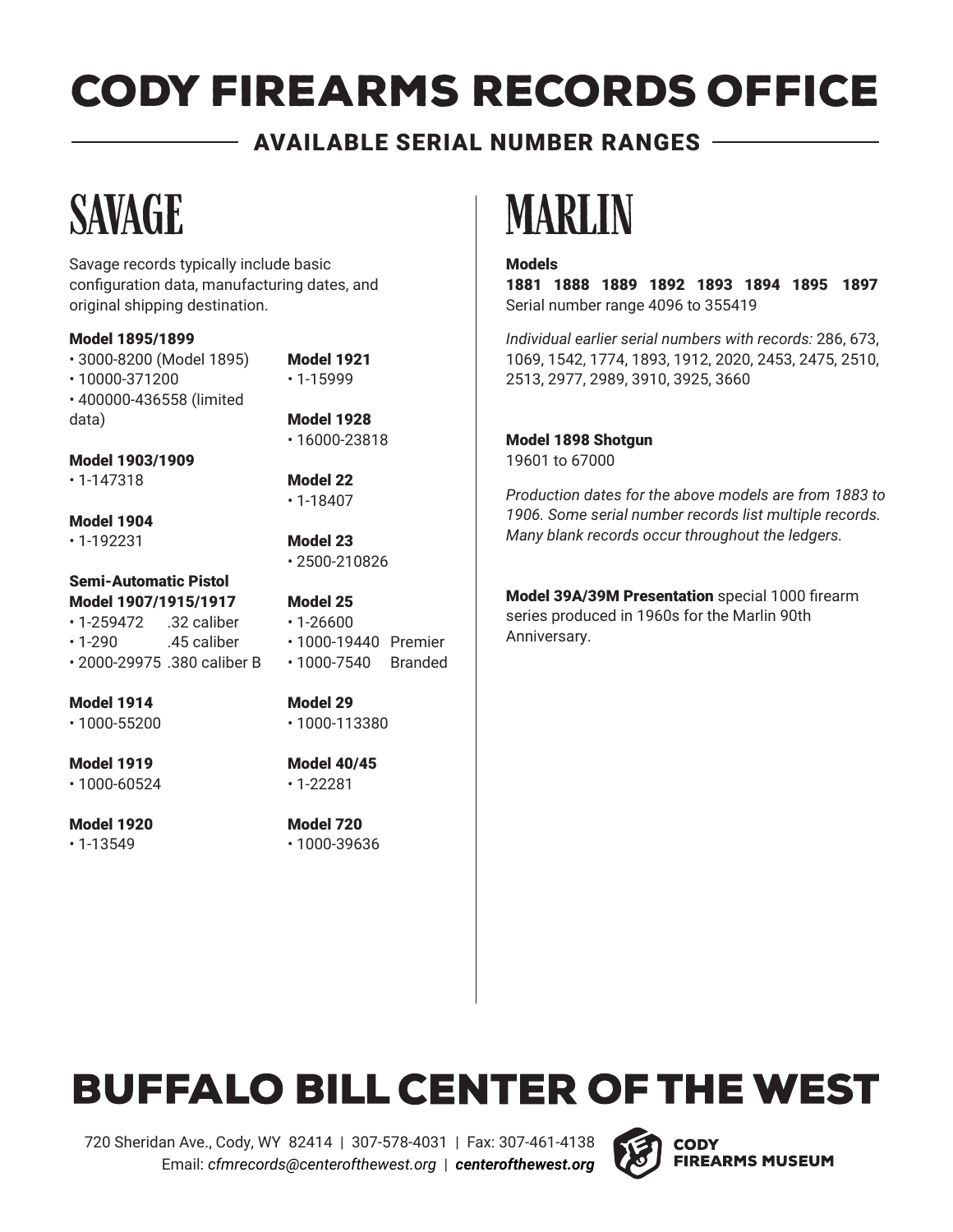### AVAILABLE SERIAL NUMBER RANGES

# **ITHACA**

This collection includes Ithaca Gun Company, Lefever Arms Company and Western Arms Corporation records. Information available in Ithaca records varies, but generally include date and configuration information. Original customer data is often available.

#### Ithaca Gun Company 1886-1985

Records mostly complete from 1886 to 1939 production. Post 1939 records are incomplete with some records from the early 1940s, late 1950s, early 1960s, and early 1980s.

Lefever Arms Company 1921-1939 Records for Lefevers manufactured by the original Lefever company are not in this collection.

Western Arms Corporation 1930-1939

# a.h. fox

The A.H. Fox records collection range from about 1912 production to the end of the 1930s. The collection includes graded shotguns as well as Sterlingworth shotguns.

#### A.H. Fox serial number ranges

(some gaps occur within the records)

- 1735, 7540, 7562, 7620, 8119, 9226
- 250000-266599
- 270000-271209
- 9640-35299
- 300000-303899
- 50000-143840
- 160000-161599
- 200000-203975
- 350000-378471 • 400002-400568
- 
- 450000-450006

# l.c. smith

Surviving L.C. Smith shotgun records include ledgers from:

The Hunter Arms Company 1890-1919 Includes Fulton records and some single barrel guns. Most records include grade, gauge, barrel length, and manufacture date.

The Hunter Arms Company 1918-1946 Shipping records include configuration information as well as purchaser information.

The L.C. Smith Gun Company 1946-1950 (FWS prefix) Shipping records include configuration information

as well as purchaser information.

The Marlin Firearms Company 1969-1971 (FWM prefix)

*When requesting information please include the serial number, grade, gauge, and barrel length.*

### **BUFFALO BILL CENTER OF THE WEST**

720 Sheridan Ave., Cody, WY 82414 | 307-578-4031 | Fax: 307-461-4138 Email: *cfmrecords@centerofthewest.org* | *centerofthewest.org*

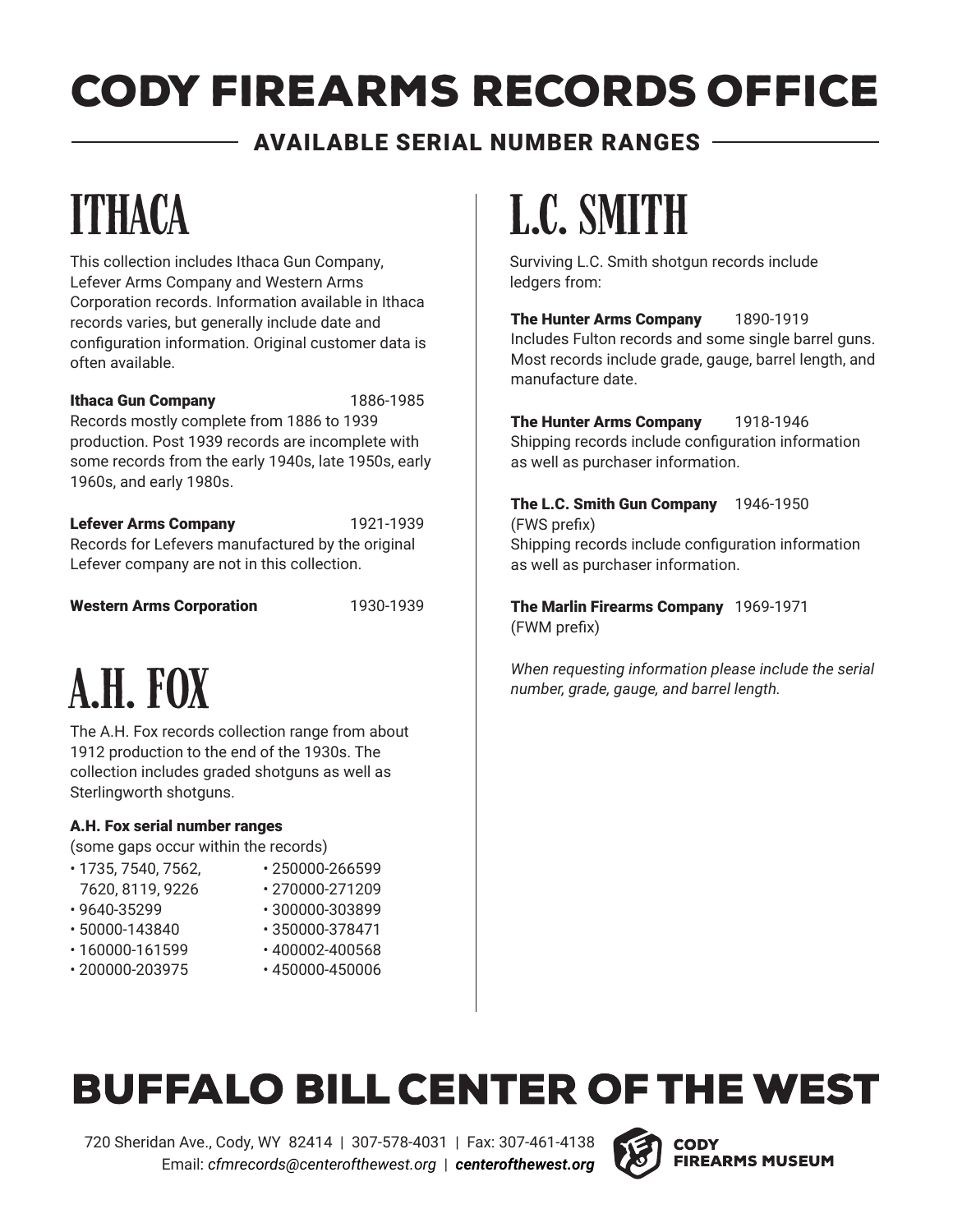#### AVAILABLE SERIAL NUMBER RANGES

# **WINCHESTER**

The Winchester serial number records are found in two different sets of ledgers. Warehouse (W) ledgers contain configuration information and manufacture dates. Serial Number Application (SNA) ledgers detail the date on which serial numbers were applied. Small ranges of blank records occur in the Warehouse records for most models. These gaps may not be reflected in the list below.

#### Model 1866

- EARLY SERIAL NUMBERS: 32527, 35952, 36200, 96740, 96743, 96745, 103672, 104463, 104469, 104470, 107208, 107209, 109650, 109651, 112269, 112270, 112274, 119180, 119488, 119519, 119579, 119739, 120072, 120593, 120665, 121191, 121964, 124005, 124357, 124876, 124893, 124899
- 124995-170101 (W)

#### Model 1873

- 1-272800 (W)
- 272801-720496 (W & SNA)
- 720497-720610 (SNA)

#### Model 1876

- 1-63871 (W)
- Hotchkiss (1879, 1880, 1883) • 1-84584 (W)

#### Model 1885

*(Single Shot, High wall, Low wall)*

- $\cdot$  1-2700 (W)
- 2701-109999 (W & SNA)
- 109999-115308 (SNA)

#### Model 1886

- 1-120795 (W & SNA)
- 120796-145999 (W)
- 150800-156599 (W)

#### Model 1887/1901

- 1-128 (W)
- 129-72999 (W & SNA)
- 73000-78356 (SNA)

#### Model 1890

- 1-19999 (W & SNA)
- 30000-329999 (W & SNA)
- 330000-854747 (SNA)

#### Model 1892/92

*(some Model 53s and 65s are numbered with 92s without differentiation)*

- 1-344149 (W & SNA)
- 345050-374850 (W & SNA)
- 376149-379999 (W & SNA)
- 380000-917240 (SNA)
- 1006822-1007608 (SNA)

#### Model 1893/1897

- 1-377999 (W & SNA)
- 378000-1024701 (SNA)

#### Model 1894/94

*(some Model 55s and 64s are numbered with 94s without differentiation)*

- 1-353999 (W & SNA)
- 354000-1352066 (SNA)

#### Model 1895

- 1-59999 (W & SNA)
- 60000-425881 (SNA)

#### Lee

- 1-19999 (W & SNA)
- 20000 (SNA)

#### Model 1903

- 1-39999 (W & SNA)
- 40000-126211 (SNA)

#### Model 1905

- 1-29078 (W & SNA)
- 29079-29113 (SNA)

#### Model 1906

- 1-79999 (W & SNA))
- 80000-685999 (SNA)

#### Model 1907

- 1-9999 (W & SNA)
- 10000-50000 (SNA)

### **BUFFALO BILL CENTER OF THE WEST**

720 Sheridan Ave., Cody, WY 82414 | 307-578-4031 | Fax: 307-461-4138 Email: *cfmrecords@centerofthewest.org* | *centerofthewest.org*